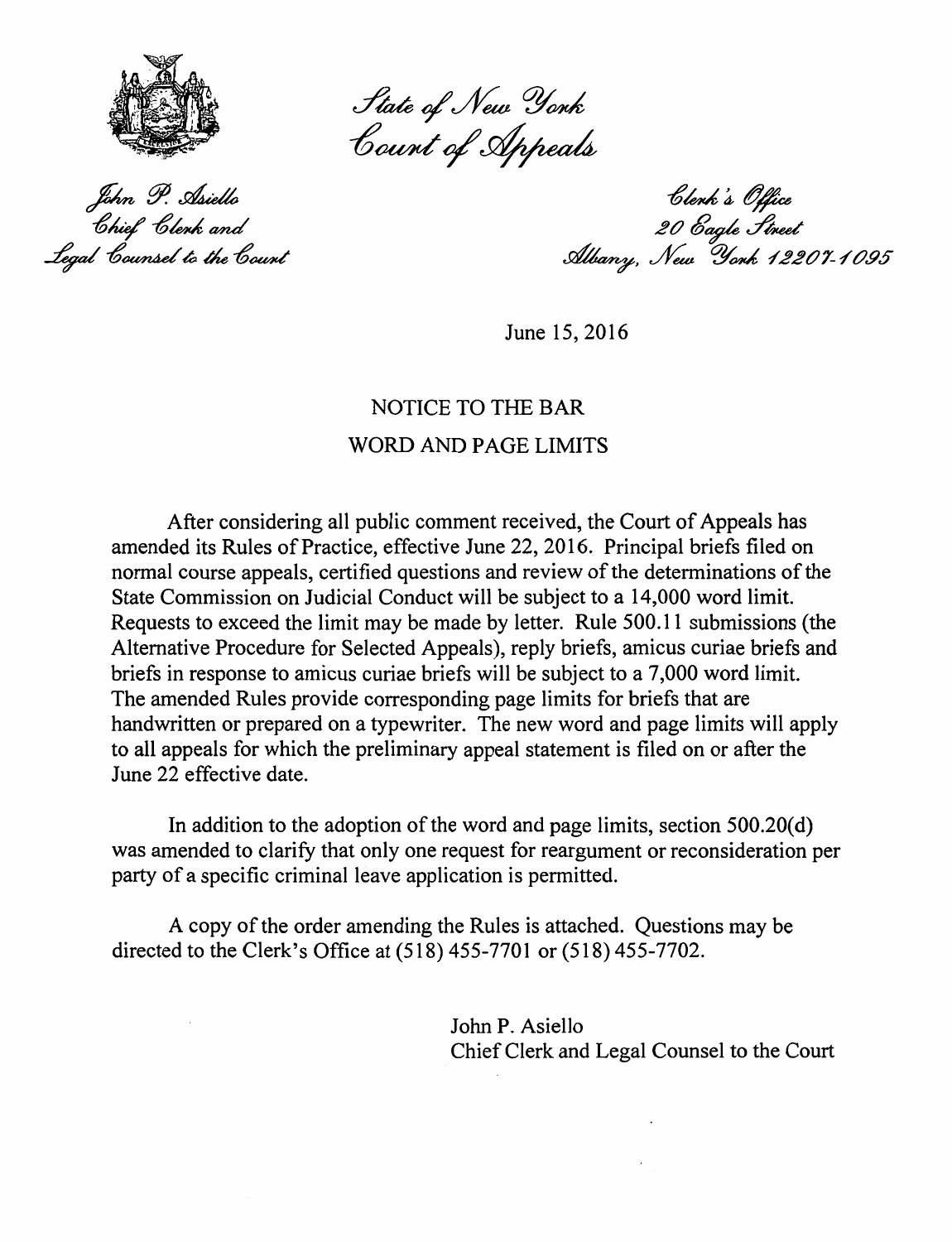## State of <u>P</u>etu Đork Court of Appeals

*At a session of the Court, held* at *Court of Appeals Hall in the City of* Albany *on the 3rd day of June, 2016.* 

**ABTEBENI**, *Hon. Janet DiFiore, Chief Judge, presiding.* 

In the Matter

of

The Amendment of the Rules of Practice of the Court of Appeals (22 NYCRR Part 500).

Pursuant to section 51 of the Judiciary Law, it is hereby

ORDERED that Part 500 of the Rules of Practice of the Court of Appeals is amended (22 NYCRR Part 500), effective June 22, 2016, or as soon thereafter as section 52 of the Judiciary Law is complied with, by deleting the bracketed material and adding the underlined material to sections  $500.1(i)$ ,  $500.1(i)$ ,  $500.20(i)$ ,  $500.23(a)$  and  $500.23(b)$  and by adding new sections  $500.11(m)$  and  $500.13(c)$ , to read as follows:

500.1 General Requirements.

0) [Computer-generated papers filed] Papers filed prepared by word-processing systems. Papers [filed] prepared [on a computer] by a word-processing system shall be printed in either a serifed, proportionally spaced typeface, such as Times New Roman, or a serifed monospaced typeface, such as Courier. Narrow or condensed typefaces and condensed font spacing shall not be used. Except in headings, words shall not be in bold type or type consisting of all capital letters.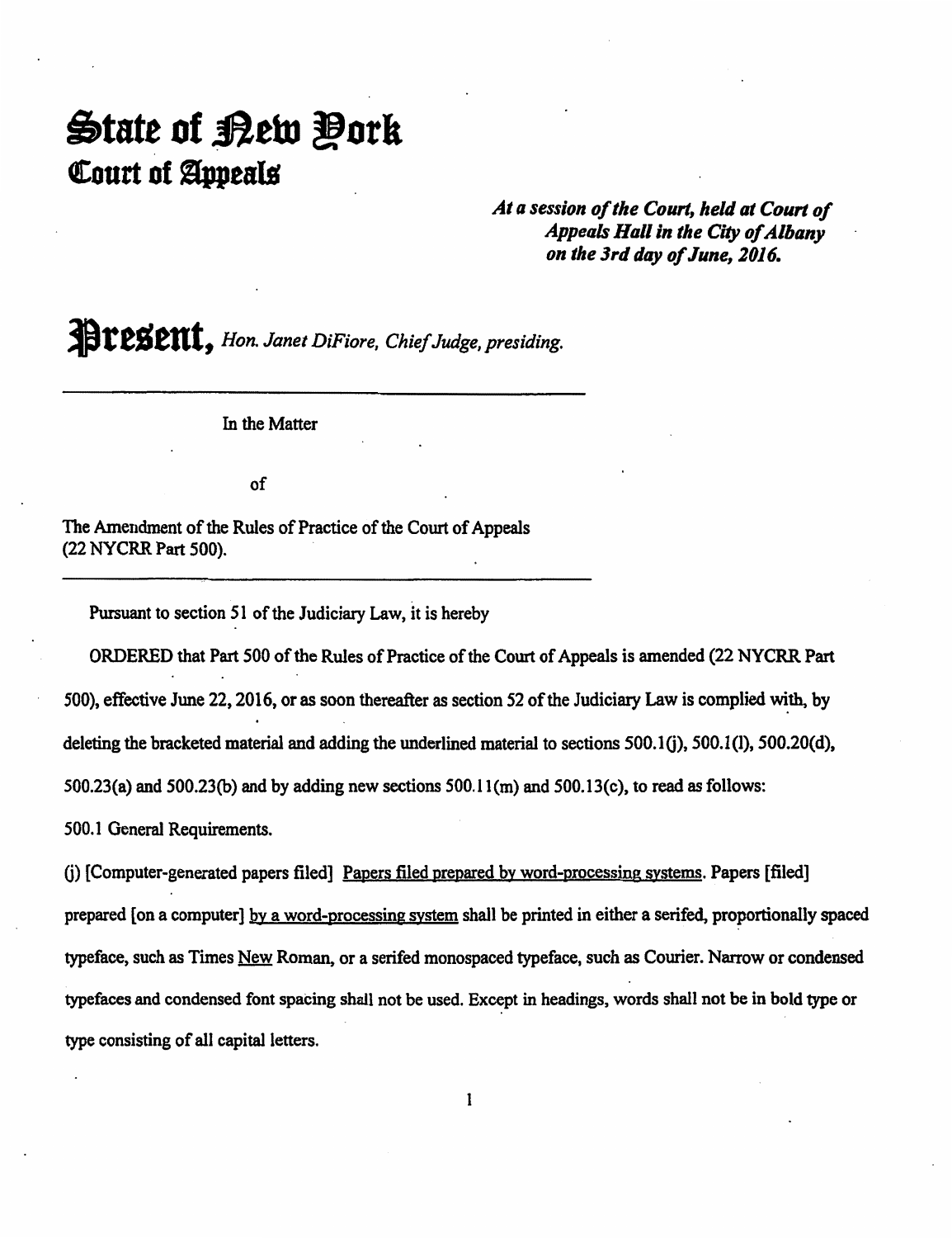(1) Papers filed using a proportionally spaced typeface. The body of any papers filed using a proportionally spaced typeface shall be printed in 14-point type. Footnotes shall be printed in type of no less than 12 points.

(2) Papers filed using a monospaced typeface. The body of any papers filed using a monospaced typeface shall be printed in 12-point type containing no more than 10½ characters per inch. Footnotes shall be printed in type of no less than 10 points.

(I) Margins, line spacing and page numbering of [computer-generated and typewritten] papers filed. [Computer-generated] Papers prepared by word-processing systems and typewritten papers [filed] shall have margins of one inch on all sides of the page. Text shall be double spaced, but quotations more than two lines long may be indented and single spaced. Headings and footnotes may be single spaced. Pages shall be consecutively numbered in the center of the bottom margin of each page.

500.11 Alternative Procedure for Selected Appeals.

 $(m)$  Word and page limits. Submissions pursuant to subsections  $(c)(2)$ ,  $(d)$  and  $(i)$  of this section and subsection 500.23 (a)(2) of this Part shall not exceed 7,000 words if prepared by a word-processing system and shall not exceed 20 pages if typewritten or handwritten. The person whose signature appears on a submission prepared by a word-processing system shall certify the total word count for the text of the submission. The certification may rely on the word count of the word-processing system used to prepare the submission. The word and page limits of this subsection apply to the body of the submission and are exclusive of the information required by subsection  $500.1(f)$  of this Part and subsection (h) of this section.

500.13 Content and Form of Briefs in Normal Course Appeals.

 $(c)$  Word and page limits. Except by permission of the Court pursuant to subsection  $(c)(4)$  of this section, the following limitations apply:

(1) Briefs prepared by word-processing systems. The principal briefs of appellant and respondent shall not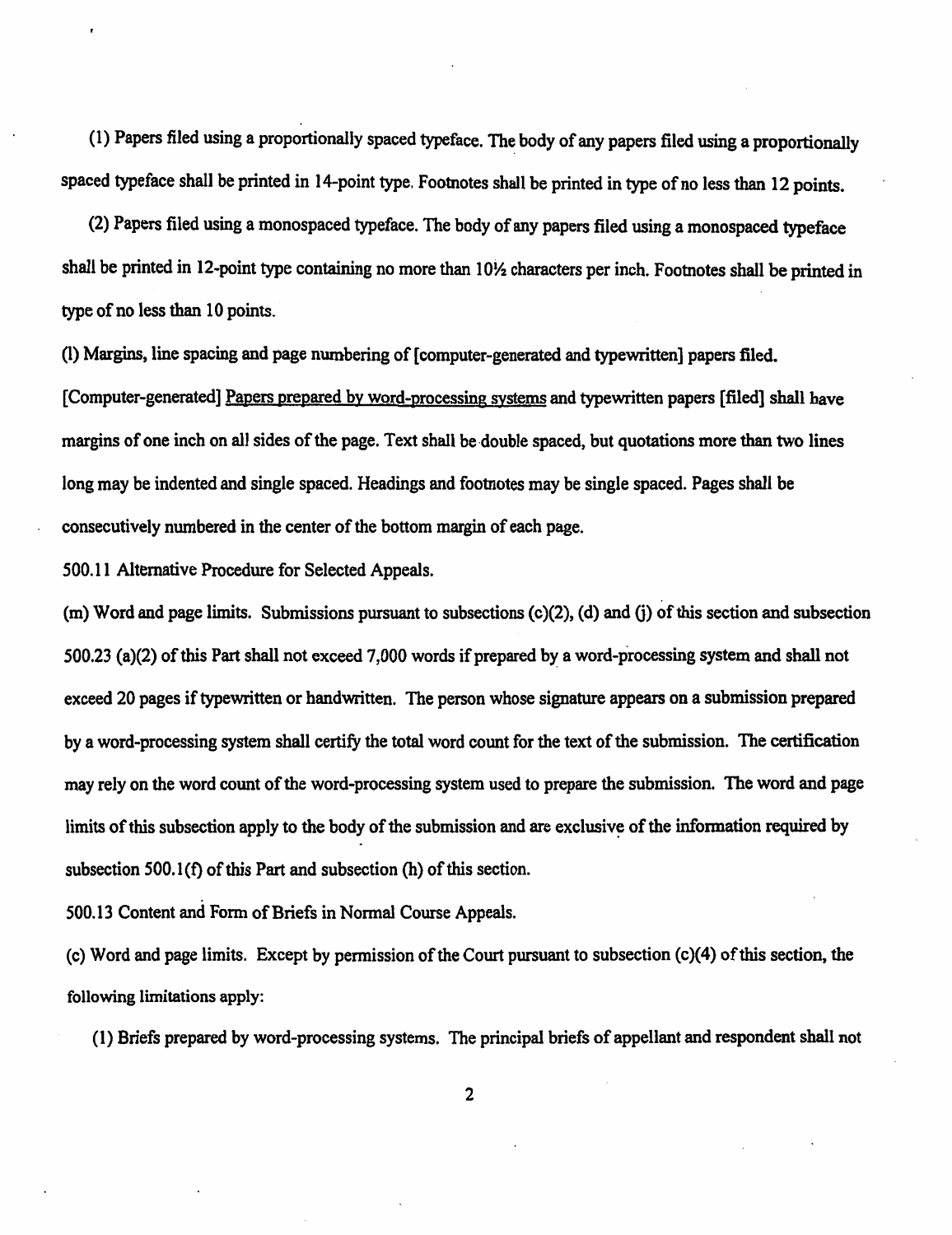exceed 14,000 words; reply briefs, amicus briefs, and briefs in response to amicus briefs shall not exceed 7,000 words. The person whose signature appears in the brief pursuant to subsection (a) of this section shall certify the total word count for all printed text in the body of the brief. The certification may rely on the word count of the word-processing system used to prepare the brief.

(2) Typewritten and handwritten briefs. The principal briefs of appellant and respondent shall not exceed 35 pages; reply briefs, amicus briefs, and briefs in response to amicus briefs shall not exceed 20 pages.

(3) Common requirements. The word and page limits of this subsection apply only to the body of the brief and are exclusive of the statement of status of the related litigation; the corporate disclosure statement; the table of contents, the table of cases and authorities and the statement of questions presented required by subsection (a) of this section; and any addendum containing material required by subsection 500.l(h) of this Part. In a cross appeal, the responding/reply brief of the main appellant shall constitute a principal brief.

( 4) Oversized briefs. An application for permission to file an oversized brief shall be by letter addressed to the Clerk of the Court, with proof of service of one copy on each other party, stating the number of additional words or pages requested, demonstrating with specificity good cause for the oversized brief and asserting that the brief has been edited for conciseness and to eliminate repetition. The letter shall be received by the Clerk's Office at least ten days before the brief is due to be filed.

500.20 Criminal Leave Applications.

( d) Reargument or reconsideration. Requests for reargument or reconsideration shall be in letter form addressed to the Clerk of the Court, with proof of service on the adverse party, and shall be assigned to the Judge who ruled on the original application. Copies of the papers filed on the underlying leave application need not be filed. A request for reargument or reconsideration shall not be based on the assertion for the first time of new points, except for extraordinary and compelling reasons. Unless otherwise permitted by the assigned Judge, the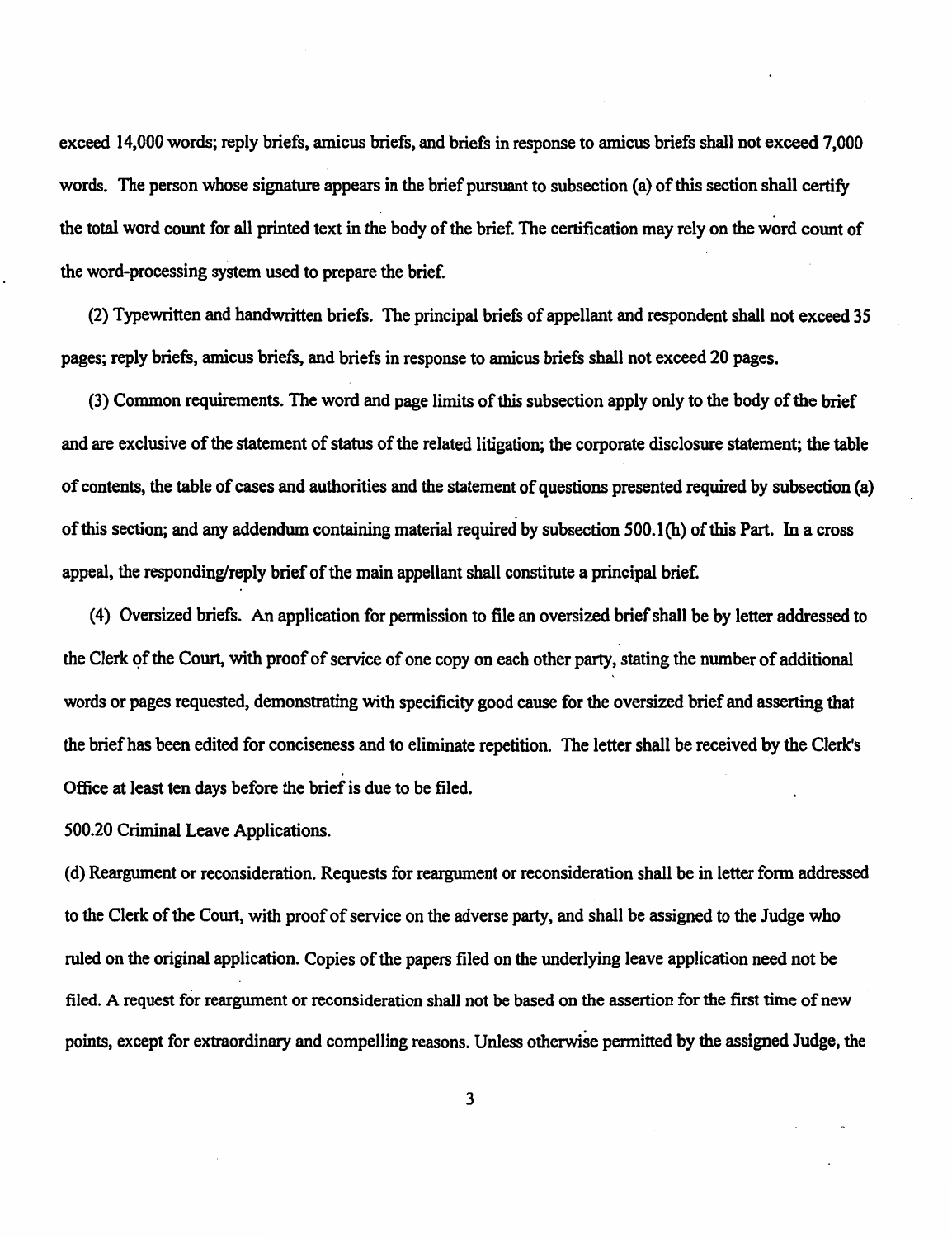reargument or reconsideration request shall be served not later than 30 days after the date of the certificate determining the application of which reargument or reconsideration is sought. Only one request for reargument or reconsideration per party of a specific criminal leave application is permitted.

500.23 Amicus Curiae Relief.

(a) Motions for amicus curiae relief.

(1) Amicus curiae relief on normal course appeals and normal course certified questions.

(i) Movant shall file an original and one copy of its motion papers, accompanied by an original amicus brief, with proof of service of one copy of the motion and one copy of the brief on each other party. The proposed brief shall conform to the word and page limits set forth in subsection 500.13(c) of this Part and the reguirements of section 500.1 of this Part.

(2) Amicus curiae relief on appeals and certified questions selected for review by the alternative procedure. Movant shall file an original and one copy of its papers, accompanied by an original and two copies of the proposed submission, with proof of service of one copy on each other party. The motion shall be noticed for a return date no later than the filing date set for respondent's submission on the appeal. The proposed submission shall conform to the word and page limits set forth in subsection 500.11 (m) of this Part and the requirements of section 500.1 of this Part.

(b) Amicus curiae filings by the Attorney General.

(1) Amicus curiae relief on motions for permission to appeal in civil cases. The Attorney General shall file an original and one copy of the submission with proof of service of one copy on each other party. The submission shall be filed without leave of the Court on or before the return date of the motion for permission to appeal.

(2) Amicus curiae relief on normal course appeals and normal course certified questions. See subsections